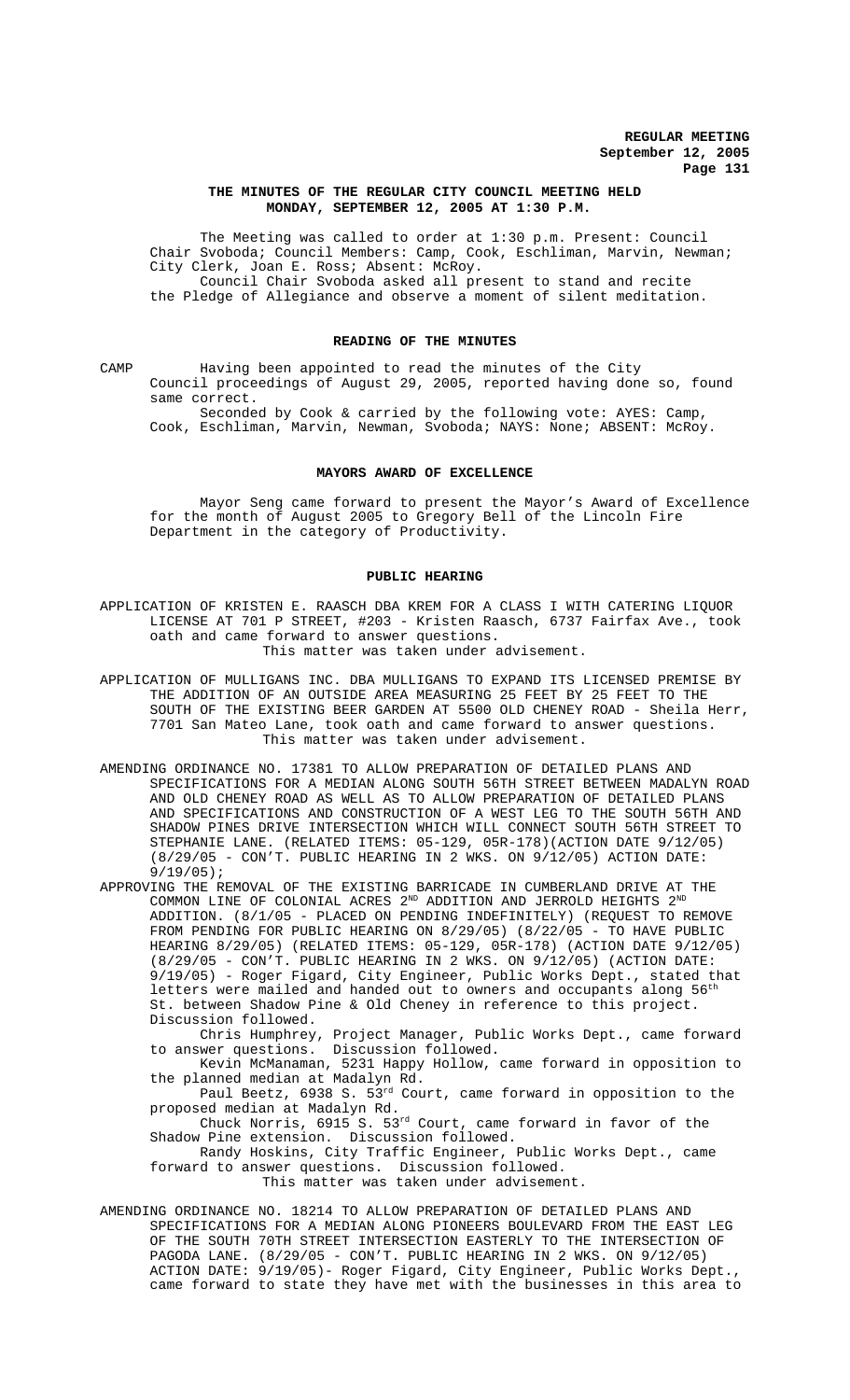discuss the options recommended.

Randy Hoskins, City Traffic Engineer, Public Works Dept., stated there will be a left turn access to the businesses. Discussion followed.

Don Fricke, 7800 Pioneers Blvd., came forward in favor of raised or flat median. He stated the real issue is the delay of the project which was to be completed in 2001.

Don Hamann, 7600 Pioneer Blvd., came forward to state it does not make any difference to him if a raised median is put in, but is concerned with the delay of this project. Discussion followed.

Mark Hunzeker, 1045 Lincoln Mall, Suite 200, came forward representing Bill & Terri Allen at 8000 Pioneer Blvd. and Ken & Barbara Sprague at 7977 Pioneer Blvd., in opposition to eliminating the left turn access from these two properties.

William Collins, 7405 Pioneers Blvd., representing Antelope Creek Veterinary Clinic, came forward in agreement to the proposed break in the median.

Ed Aasen, 7545 Pioneers Blvd., representing Pioneer Gymnastics, came forward in agreement with the proposed median break.

Ben Hastreiter, 8021 South Street, Nebraska Nursery, came forward in favor of 1998 agreement.

Jim Fischer, 7911 Meredeth Ct., came forward in opposition to widening Pioneer Blvd. and in opposition to the proposed medians.

Mike Wiesen, 7220 Thomasbrook Circle, stated he would like a traffic light at Lucille Dr.

Georgia Blobaum, came forward representing Advance Medical Imaging, 7601 Pioneers Blvd., came forward in opposition to a raised median.

Ken Kontor,  $4210$  S.  $78<sup>th</sup>$  Street, came forward in opposition to the median changes. Discussion followed.

Sue Dawson, 7731 Lowell Avenue, came forward representing

residents on Lowell Avenue in opposition to the raised median. Bill Allen, 8000 Pioneer Blvd., came forward in favor of staying with the 1998 Ordinance. Discussion followed.

Erica Nunes, Project Manager of Engineering, Public Works Dept., came forward to answer questions. Discussion followed.

This matter was taken under advisement.

AUTHORIZING THE ISSUANCE OF NOT TO EXCEED \$150,000,000 CITY OF LINCOLN, NEBRASKA, LINCOLN ELECTRIC SYSTEM REVENUE BONDS. (REQUEST  $2^{ND}$  &  $3^{RD}$ READINGS ON 9/12/05)- Keith Brown, Chief Financial Officer of LES came forward to state these funds are to be used for the construction of the coal plant in Council Bluffs.

Lauren Wismer, Gilmore & Bell, came forward to request an amendment be made on page 3 to change a typing error of \$100,000,000 to \$150,000,000. Discussion followed. This matter was taken under advisement.

APPROVING A SUBLEASE AGREEMENT BETWEEN THE CITY OF LINCOLN AND THE NEBRASKA BUILDING DIVISION ON BEHALF OF VOCATIONAL REHABILITATION, DEPARTMENT OF EDUCATION, FOR PROVIDING JOB TRAINING AND EMPLOYMENT SERVICES UNDER THE WORKFORCE INVESTMENT ACT;

APPROVING A SUBLEASE AGREEMENT BETWEEN THE CITY OF LINCOLN AND THE NEBRASKA BUILDING DIVISION ON BEHALF OF NEBRASKA WORKFORCE DEVELOPMENT, DEPARTMENT OF LABOR, FOR PROVIDING JOB TRAINING AND EMPLOYMENT SERVICES UNDER THE WORKFORCE INVESTMENT ACT - Marc Wullschleger, Director of Urban Development, stated these are renewal sublease agreements. This matter was taken under advisement.

CHANGE OF ZONE 05053 - APPLICATION OF THE PLANNING DIRECTOR FOR A CHANGE OF ZONE FROM P PUBLIC USE DISTRICT TO R-3 RESIDENTIAL DISTRICT ON PROPERTY GENERALLY LOCATED AT N.W. 7TH STREET AND N.W. FAIRWAY DRIVE - Ray Hill, Planning Dept., stated this property was declared as surplus several years ago. Discussion followed.

This matter was taken under advisement.

APPROVING A REDEVELOPMENT AGREEMENT BETWEEN THE CITY AND B&J PARTNERSHIP FOR THE REDEVELOPMENT OF THE SALVATION ARMY BUILDING COMPLEX AT 737 P STREET - Dallas McGee, Urban Development, stated the dock along  $8^{\text{th}}$  Street will remain City property and TIFF funds will be used to make the improvements to this property. Discussion followed.

Mike Tavlin, 340 Victory Lane, came forward as the developer for this project to explain the project and to answer questions. Ken Fougeron, 340 Victory Lane, came forward to answer questions.

Discussion followed. This matter was taken under advisement.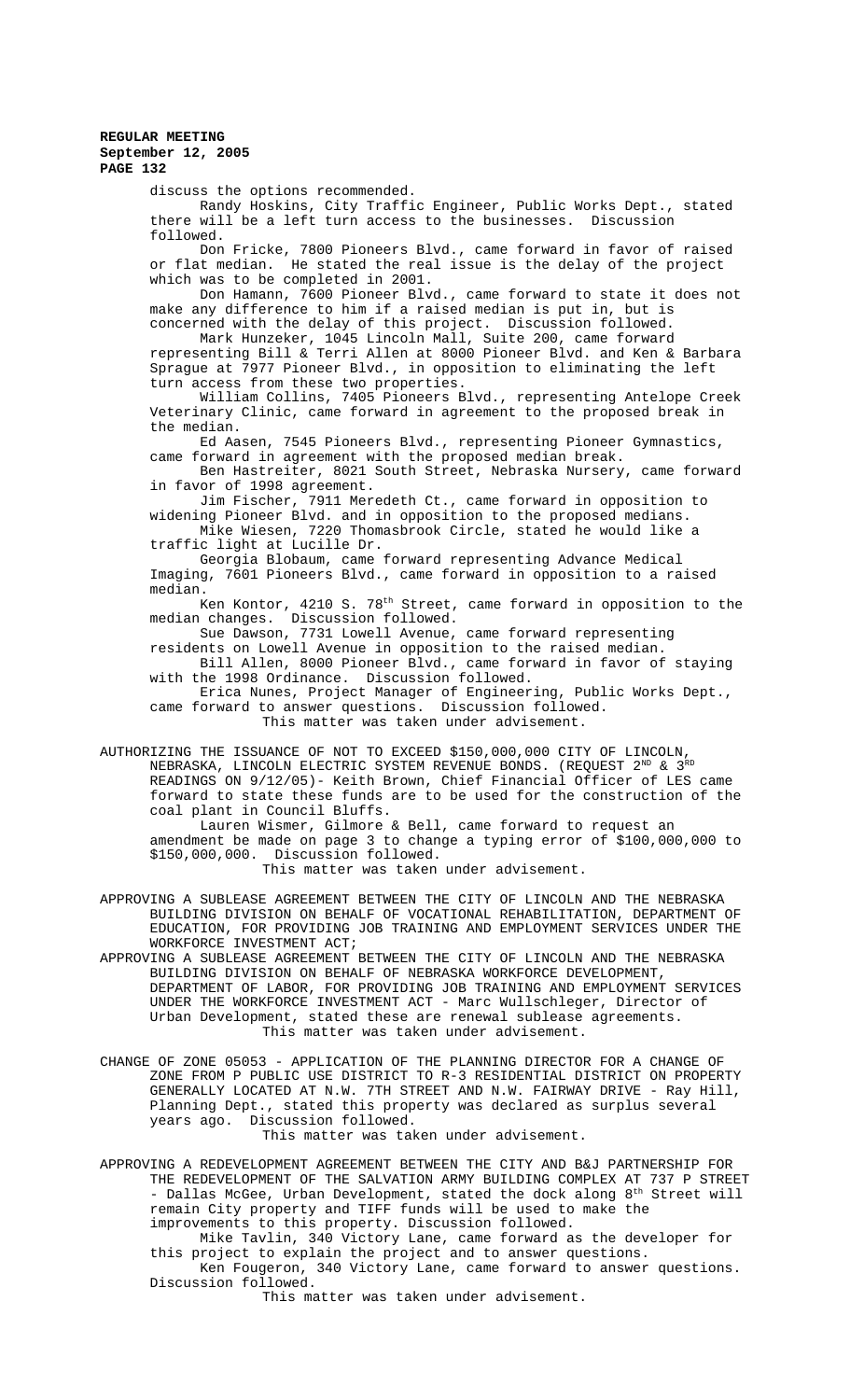\*\* END OF PUBLIC HEARING \*\*

**TOOK BREAK 4:10 P.M. RECONVENED 4:22 P.M.**

#### **MISCELLANEOUS BUSINESS**

Craig Mason, Board of Director of LIBA introduced Coby Mach, the Executive Director of LIBA. Coby Mach, Executive Director of Lincoln Independent Business

Association, came forward to discuss the Class M pay schedule proposal. Discussion followed.

This matter was taken under advisement.

# **COUNCIL ACTION**

### **LIQUOR RESOLUTIONS**

APPLICATION OF 8TH STREET IRONWORKS, INC. DBA EIGHTH STREET IRONWORKS TO EXPAND ITS LICENSED PREMISE BY THE ADDITION OF AN OUTSIDE AREA MEASURING APPROXIMATELY 9 FEET BY 60 FEET TO THE SOUTH AT 301 N. 8TH STREET PRIOR to reading:

COOK Moved to Withdraw this resolution.

Seconded by Newman & carried by the following vote: AYES: Cook, Eschliman, Marvin, McRoy, Newman, Svoboda; NAYS: None; ABSENT: Camp. The resolution, having been **WITHDRAWN**, was assigned the File **#38-4505**  & was placed on file in the Office of the City Clerk.

APPLICATION FAT PAT'S PIZZA & SUBS INC. DBA PATTY'S PUB EAST TO EXPAND ITS LICENSED PREMISE BY THE ADDITION OF AN OUTSIDE AREA MEASURING APPROXIMATELY 12 FEET BY 30 FEET TO THE EAST AT 311 N. COTNER - PRIOR to reading:<br>NEWMAN Mo

Moved to delay public hearing  $\&$  action for one week to  $9/19/05$ . Seconded by Marvin & carried by the following vote: AYES: Camp, Cook, Eschliman, Marvin, Newman, Svoboda; NAYS: None; ABSENT: McRoy..

APPLICATION OF KRISTEN E. RAASCH DBA KREM FOR A CLASS I WITH CATERING LIQUOR LICENSE AT 701 P STREET, #203 - CLERK read the following resolution, introduced by Dan Marvin, who moved its adoption for approval:  $A-83524$  BE IT RESOLVED by the City Council of the City of Lincoln,

Nebraska:

That after hearing duly had as required by law, consideration of the facts of this application, the Nebraska Liquor Control Act, and the pertinent City ordinances, the City Council recommends that the application of Kristen E. Raasch dba KREM for a Class "I" with catering liquor license at 701 P Street, #203, Lincoln, Nebraska, for the license period ending April 30, 2006, be approved with the condition that the premise complies in every respect with all city and state regulations. The City Clerk is directed to transmit a copy of this resolution to the Nebraska Liquor Control Commission.

Introduced by Dan Marvin Seconded by Newman & carried by the following vote: AYES: Camp, Cook, Eschliman, Marvin, Newman, Svoboda; NAYS: None; ABSENT: McRoy..

APPLICATION OF MULLIGANS INC. DBA MULLIGANS TO EXPAND ITS LICENSED PREMISE BY THE ADDITION OF AN OUTSIDE AREA MEASURING 25 FEET BY 25 FEET TO THE SOUTH OF THE EXISTING BEER GARDEN AT 5500 OLD CHENEY ROAD - CLERK read the following resolution, introduced by Dan Marvin, who moved its adoption for approval:

A-83525 BE IT RESOLVED by the City Council of the City of Lincoln, Nebraska:

That after hearing duly had as required by law, consideration of the facts of this application, the Nebraska Liquor Control Act, and the pertinent City ordinances, the City Council recommends that the application of Mulligans Inc. dba Mulligans to expand its licensed premises by the addition of an outside area measuring approximately 25 feet by 25 feet to the south of the presently licensed premises located at 5500 Old Cheney Road, Lincoln, Nebraska, be approved with the condition that the premise complies in every respect with all City and State regulations.

BE IT FURTHER RESOLVED that the City Clerk is directed to transmit a copy of this resolution to the Nebraska Liquor Control Commission. Introduced by Dan Marvin

Seconded by Newman & carried by the following vote: AYES: Camp,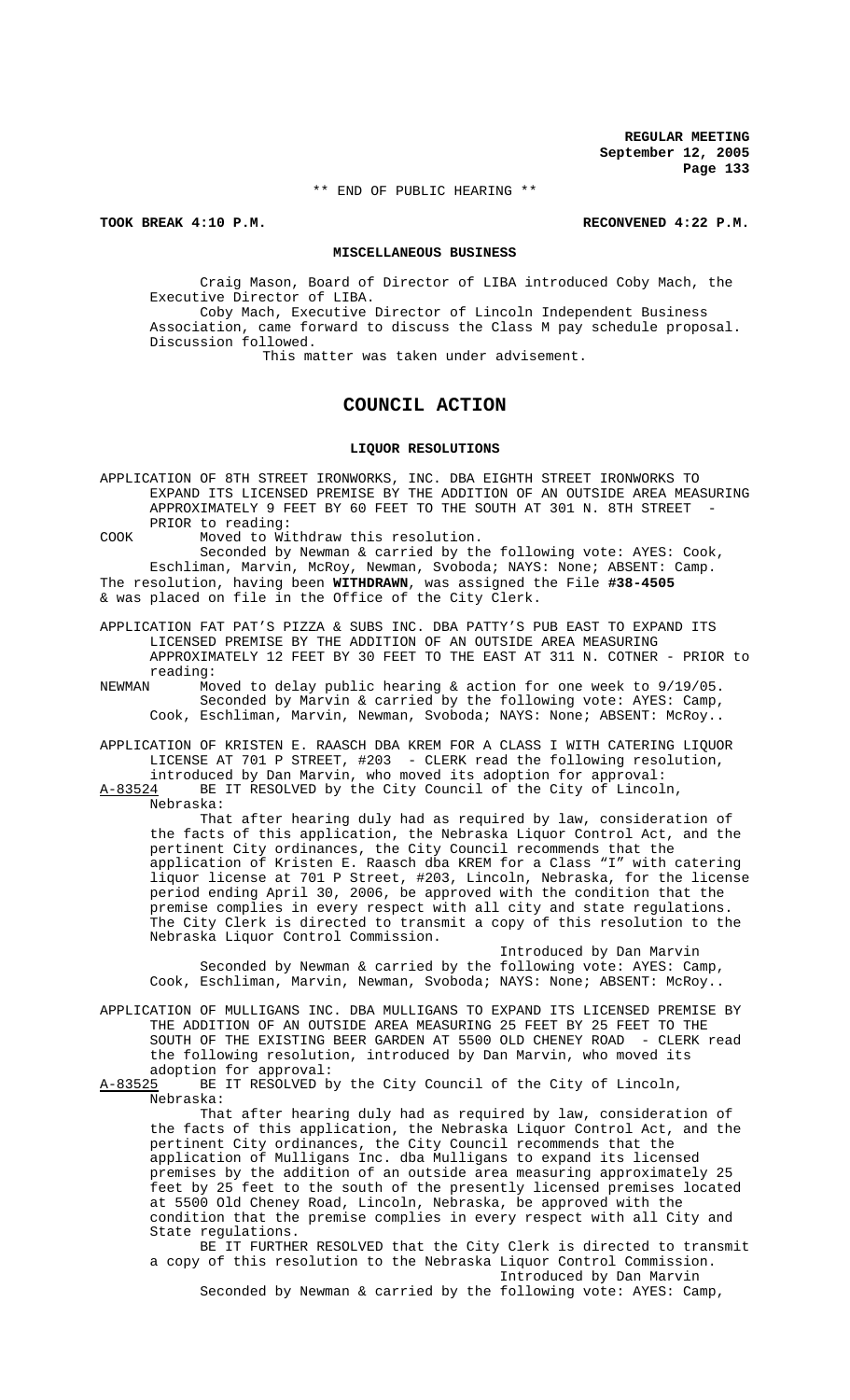Cook, Eschliman, Marvin, Newman, Svoboda; NAYS: None; ABSENT: McRoy..

# **ORDINANCES - 2ND READING & RESOLUTIONS**

- AMENDING ORDINANCE NO. 17381 TO ALLOW PREPARATION OF DETAILED PLANS AND SPECIFICATIONS FOR A MEDIAN ALONG SOUTH 56TH STREET BETWEEN MADALYN ROAD AND OLD CHENEY ROAD AS WELL AS TO ALLOW PREPARATION OF DETAILED PLANS AND SPECIFICATIONS AND CONSTRUCTION OF A WEST LEG TO THE SOUTH 56TH AND SHADOW PINES DRIVE INTERSECTION WHICH WILL CONNECT SOUTH 56TH STREET TO STEPHANIE LANE (Related Items: 05-129, 05R-178)(Action date 9/12/05) (8/29/05 - Con't. Public Hearing in 2 wks. on 9/12/05) Action Date: 9/19/05) - CLERK read an ordinance, introduced by Patte Newman, amending Ordinance No. 17381 which authorized and directed the Department of Public Works and Utilities to proceed with the preparation of detailed plans and specifications for the widening, reconstruction, and improvement of South 14<sup>th</sup> Street from Old Cheney to 1/4 mile south of Pine Lake Road; South  $40^{\rm th}$  Street from Pine Lake Road south to a point approximately 500 feet south of San Mateo Lane; South 56<sup>th</sup> Street from Old Cheney Road to  $1/4$  mile south of Pine Lake Road; South 70<sup>th</sup> Street from Highway 2 to 1/4 mile south of Pine Lake Road; and Pine Lake Road from South 14th Street to Highway 2 (excluding 19th to 32nd Streets); and to acquire necessary rights-of-way and easements relating thereto and to proceed with construction thereof in conformance with the Capital Improvement Program, the second time.
- APPROVING THE REMOVAL OF THE EXISTING BARRICADE IN CUMBERLAND DRIVE AT THE COMMON LINE OF COLONIAL ACRES  $2^{ND}$  ADDITION AND JERROLD HEIGHTS  $2^{ND}$ ADDITION (Related Items: 05-129, 05R-178)(8/1/05 - Placed on Pending Indefinitely) (Request to remove from Pending for Public Hearing on 8/29/05) (8/22/05 - To have Public Hearing 8/29/05) (Related Items: 05- 129, 05R-178) (Action date 9/12/05) (8/29/05 - Con't. Public Hearing in 2 wks. on 9/12/05) (Action Date: 9/19/05).
- AMENDING ORDINANCE NO. 18214 TO ALLOW PREPARATION OF DETAILED PLANS AND SPECIFICATIONS FOR A MEDIAN ALONG PIONEERS BOULEVARD FROM THE EAST LEG OF THE SOUTH 70TH STREET INTERSECTION EASTERLY TO THE INTERSECTION OF PAGODA LANE (8/29/05 - Con't. Public Hearing in 2 wks. on 9/12/05) Action Date: 9/19/05) - CLERK read an ordinance, introduced by Patte Newman, amending Ordinance No. 18214 which amended Ordinance No. 17366 which authorized and directed the Department of Public Works and Utilities to proceed with the preparation of detailed plans and specifications for the widening, reconstruction, and improvement of South 70<sup>th</sup> Street from LaSalle Street to Nebraska Highway 2; South 84<sup>th</sup> Street from Oakdale Ave. to Nebraska Highway 2; Pioneers Blvd. from South  $70^{\rm th}$  Street to South  $84^{\rm th}$  Street; Old Cheney Road from Nebraska Highway 2 to South  $84^{\text{th}}$  Street; and Pine Lake Road from South  $84^{\text{th}}$  Street to South 98th Street; to acquire necessary rights-of-way and easements relating thereto; and to proceed with construction thereof, the second time.
- AUTHORIZING THE ISSUANCE OF NOT TO EXCEED \$150,000,000 CITY OF LINCOLN, NEBRASKA, LINCOLN ELECTRIC SYSTEM REVENUE BONDS. (REQUEST  $2^{ND}$  &  $3^{RD}$ READINGS ON 9/12/05) - PRIOR to reading:
- CAMP Moved to waive the rules to have  $2<sup>nd</sup>$  and  $3<sup>rd</sup>$  reading this date. Seconded by Newman & carried by the following vote: AYES: Camp, Cook, Eschliman, Marvin, Newman, Svoboda; NAYS: None; ABSENT: McRoy.. CLERK Read an ordinance, introduced by Jon Camp, Fourth Series Ordinance adopted under and pursuant to Ordinance NO. 17879 passed July 23, 2001; Authorizing the issuance of Lincoln Electric System Revenue Bonds of the City of Lincoln, Nebraska in one or more series in an aggregate principal amount not to exceed \$150,000,000 fixing in part and providing for the fixing in part of the details of said bonds; providing for the sale of said bonds and the application of the proceeds of such sale; taking other action in connection with the foregoing; and declaring an emergency, the second time. (SEE "ORDINANCE - 3<sup>RD</sup> READING" FOR ACTION.)
- SPECIAL PERMIT 1965 APPLICATION OF HARTLAND HOMES, INC. TO DEVELOP HARTLAND HOMES N.W. 1ST COMMUNITY UNIT PLAN FOR 70 DWELLING UNITS, INCLUDING A REQUESTED VARIANCE TO ALLOW UNENCLOSED DECKS TO PROJECT 10' INTO THE REQUIRED REAR YARD AND A REDUCTION OF THE CUL-DE-SAC RADIUS REQUIREMENT FROM 60' TO 55', ON PROPERTY GENERALLY LOCATED WEST OF N.W. 48TH STREET AND NORTH OF WEST ST. PAUL AVENUE. (RELATED ITEMS: 05R-169, 05R-170, 05- 96, 05-97) (ACTION DATE: 9/19/05) - PRIOR to reading:
- CAMP Moved to continue public hearing on Bill No. 05R-169 to 9/19/05. Seconded by Newman & carried by the following vote: AYES: Camp,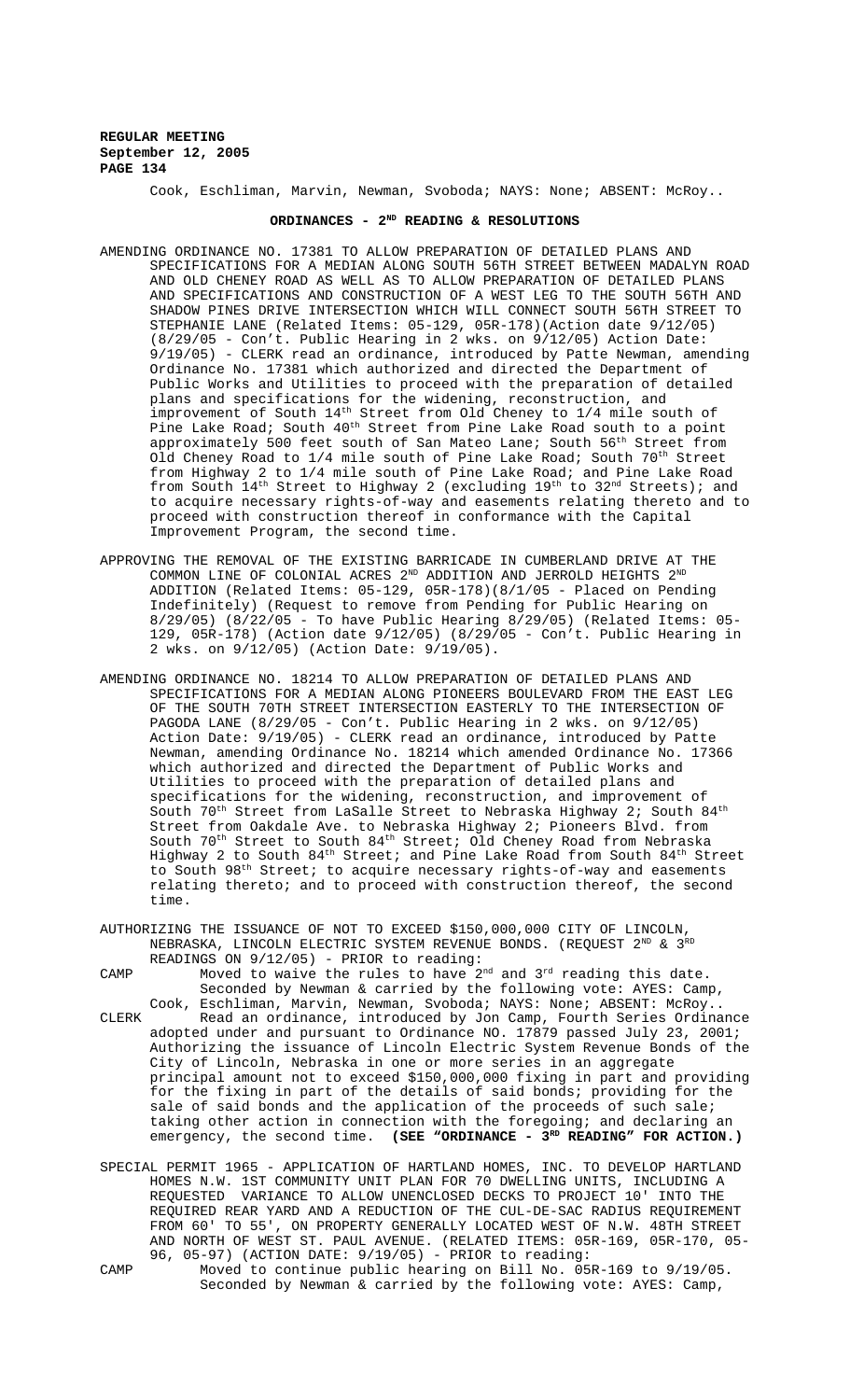Cook, Eschliman, Marvin, Newman, Svoboda; NAYS: None; ABSENT: McRoy.. CLERK Read an ordinance, introduced by Jon Camp, Whereas, Hartland Homes, Inc. Has submitted an application designated as Special Permit No. 1965 for authority to develop Hartland Homes N.W. 1st Community Unit Plan consisting of 70 dwelling units, with a requested waiver to allow unenclosed decks to project 10 feet into the required rear yard, on property generally located west of N.W.  $48<sup>th</sup>$  Street and north of West St. Paul Avenue, the second time.

- PRELIMINARY PLAT 02007 APPLICATION HARTLAND HOMES, INC. TO DEVELOP HARTLAND HOMES N.W. 1ST ADDITION FOR 70 DWELLING UNITS ON APPROXIMATELY 12 ACRES, INCLUDING A REQUESTED VARIANCE TO ALLOW UNENCLOSED DECKS TO PROJECT 10' INTO THE REQUIRED REAR YARD AND A REDUCTION OF THE CUL-DE-SAC RADIUS REQUIREMENT FROM 60' TO 55', ON PROPERTY GENERALLY LOCATED WEST OF N.W. 48TH STREET AND NORTH OF WEST ST. PAUL AVENUE. (RELATED ITEMS: 05R-169, 05R-170, 05-96, 05-97) (ACTION DATE: 9/19/05) - PRIOR to reading:
- CAMP Moved to continue public hearing on Bill No. 05R-170 to 9/19/05. Seconded by Newman & carried by the following vote: AYES: Camp, Cook, Eschliman, Marvin, Newman, Svoboda; NAYS: None; ABSENT: McRoy.. CLERK Read an ordinance, introduced by Jon Camp, WHEREAS, Hartland Homes, Inc. Has submitted the preliminary plat of Hartland Homes N.W. 1st Addition for acceptance and approval, together with a request to
- waive City of Lincoln Land Subdivision Ordinance requirements to allow unenclosed decks to project 10 feet into the required rear yard, the second time.
- STREET VACATION 02003 APPLICATION OF HARTLAND HOMES INC. TO VACATE WEST MADISON AVENUE FROM A POINT 7.17 FEET WEST OF THE WEST LINE OF N.W. 49TH STREET TO N.W. 53RD STREET. (RELATED ITEMS: 05R-169, 05R-170, 05-96, 05-97) (ACTION DATE: 9/19/05) - PRIOR to reading:
- CAMP Moved to continue public hearing on Bill No. 05-96 to 9/19/05. Seconded by Newman & carried by the following vote: AYES: Camp,
- Cook, Eschliman, Marvin, Newman, Svoboda; NAYS: None; ABSENT: McRoy.. CLERK Read an ordinance, introduced by Jon Camp, vacating W. Madison Avenue from a point  $7.17$  feet west of the west line of N.W.  $49^\mathrm{th}$  Street to the east line of N.W. 53<sup>rd</sup> Street, and retaining title thereto in the City of Lincoln, Lancaster County, Nebraska, the second time.
- STREET VACATION 03006 APPLICATION OF HARTLAND HOMES INC., THE KOREAN CHURCH OF LINCOLN, AND ROBERT & RAEANN LORENCE, TO VACATE WEST CLEVELAND AVENUE FROM THE WEST LINE OF N.W. 48TH STREET TO THE EAST LINE OF HARTLAND HOMES N.W. 2ND ADDITION, GENERALLY LOCATED WEST OF N.W. 48TH STREET AND ONE BLOCK SOUTH OF WEST ADAMS STREET. (RELATED ITEMS: 05R-169, 05R-170, 05-96, 05-97) (ACTION DATE: 9/19/05) - PRIOR to reading:
- CAMP Moved to continue public hearing on Bill No. 05-97 to 9/19/05. Seconded by Newman & carried by the following vote: AYES: Camp, Cook, Eschliman, Marvin, Newman, Svoboda; NAYS: None; ABSENT: McRoy..
- CLERK Read an ordinance, introduced by Jon Camp, vacating West Cleveland Avenue from the west line of Lot 2, Block 5, Airport Heights to the east line of Hartland Homes N.W. 3<sup>rd</sup> Addition, and retaining title thereto in the City of Lincoln, Lancaster County, Nebraska, the second time.
- APPROVING A SUBLEASE AGREEMENT BETWEEN THE CITY OF LINCOLN AND THE NEBRASKA BUILDING DIVISION ON BEHALF OF VOCATIONAL REHABILITATION, DEPARTMENT OF EDUCATION, FOR PROVIDING JOB TRAINING AND EMPLOYMENT SERVICES UNDER THE WORKFORCE INVESTMENT ACT - CLERK read an ordinance, introduced by Jon Camp, accepting and approving a Sublease Agreement between the City of Lincoln and the State of Nebraska DAS/State Building Division on behalf of Vocational Rehabilitation Services, Department of Education for a lease of space at 1010 N Street, Lincoln, Lancaster County, Nebraska for a term of August 1, 2005 through December 31, 2006 whereby the City of Lincoln is subleasing space to Vocational Rehabilitation Services, Department of Education, agt the One Stop Career Center for providing job training and employment services under the Workforce Investment Act, the second time.
- APPROVING A SUBLEASE AGREEMENT BETWEEN THE CITY OF LINCOLN AND THE NEBRASKA BUILDING DIVISION ON BEHALF OF NEBRASKA WORKFORCE DEVELOPMENT, DEPARTMENT OF LABOR, FOR PROVIDING JOB TRAINING AND EMPLOYMENT SERVICES UNDER THE WORKFORCE INVESTMENT ACT - CLERK read an ordinance, introduced by Jon Camp, accepting and approving a Sublease Agreement between the City of Lincoln and DAS/State Building Division on behalf of Nebraska Workforce Development, Department of Labor, for a lease of space at 1010 N Street, Lincoln, Lancaster County, Nebraska for a term of July 1, 2005 through December 31, 2006 whereby the City of Lincoln is subleasing space to Nebraska Workforce Development, Department of Labor,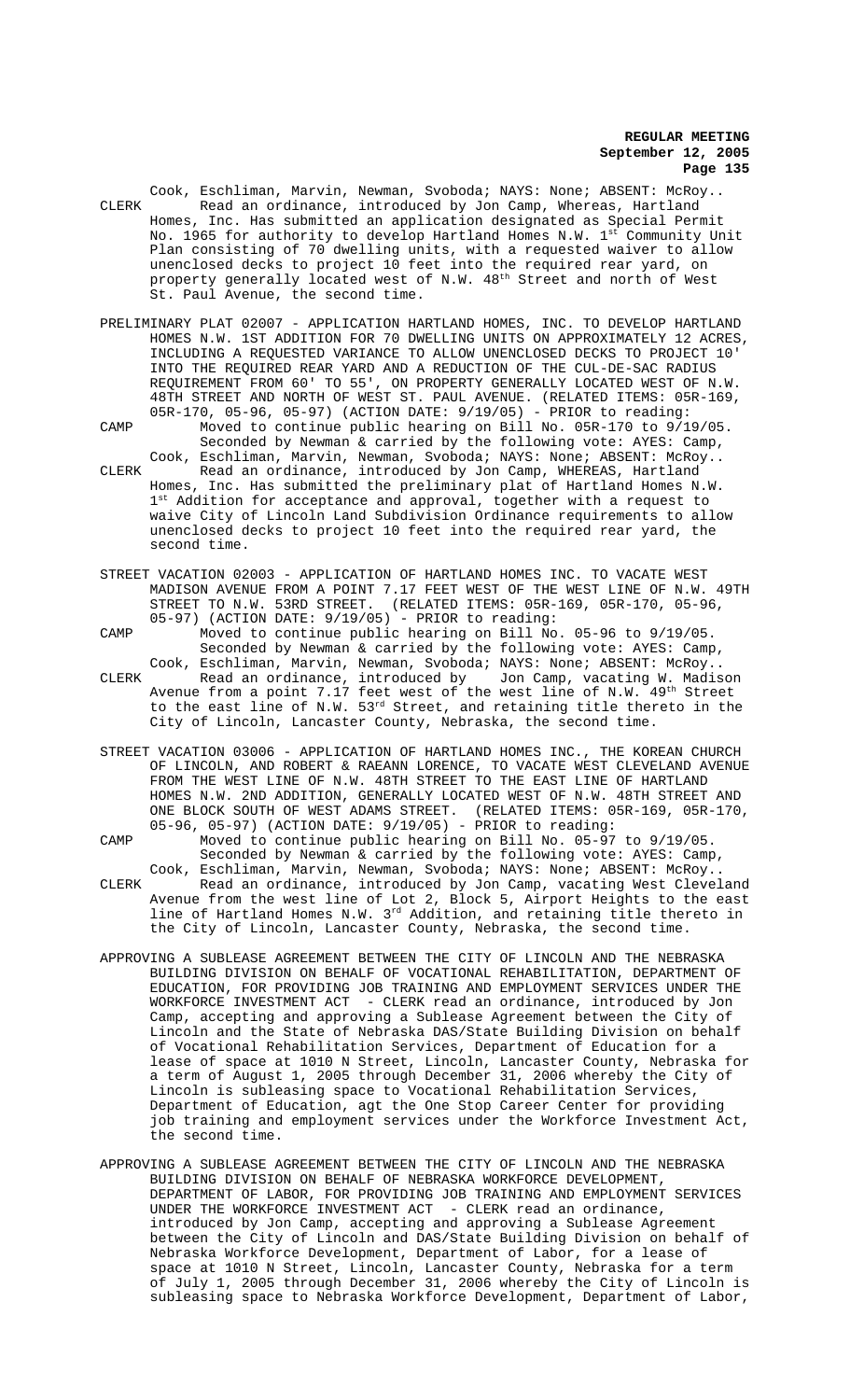at the One Stop Career Center for providing job training and employment services under the Workforce Investment Act, the second time.

CHANGE OF ZONE 05053 - APPLICATION OF THE PLANNING DIRECTOR FOR A CHANGE OF ZONE FROM P PUBLIC USE DISTRICT TO R-3 RESIDENTIAL DISTRICT ON PROPERTY GENERALLY LOCATED AT N.W. 7TH STREET AND N.W. FAIRWAY DRIVE - CLERK read an ordinance, introduced by Jon Camp, amending the Lincoln Zoning District Maps attached to and made a part of Title 27 of the Lincoln Municipal Code, as provided by Section 27.05.020 of the Lincoln Municipal Code, by changing the boundaries of the districts established and shown thereon, the second time.

### **RESOLUTIONS**

APPROVING AN AGREEMENT BETWEEN THE CITY AND COUNTY TO PROVIDE THE CITY WITH AN APPROPRIATE FACILITY AT THE COUNTY YOUTH ASSESSMENT CENTER FOR TEMPORARY DETENTION OF JUVENILES TAKEN INTO CUSTODY BY THE LINCOLN POLICE DEPARTMENT - CLERK read the following resolution, introduced by Jon Camp, who moved its adoption:<br>A-83526 BE IT RESOLVED by the C

BE IT RESOLVED by the City Council of the City of Lincoln, Nebraska:

That the attached Interlocal Agreement between the City of Lincoln and Lancaster County, to provide the City with an appropriate facility at the County Youth Assessment Center for temporary detention of juveniles taken into custody by the Lincoln Police Department, upon the terms and conditions set forth in said Agreement, which is attached hereto marked as Attachment "A", is hereby approved and the Mayor is authorized to execute the same on behalf of the City of Lincoln.

The City Clerk is directed to forward one fully executed original of said Agreement to Trish Owen for filing with the County. Introduced by Jon Camp

Seconded by Newman & carried by the following vote: AYES: Camp, Cook, Eschliman, Marvin, Newman, Svoboda; NAYS: None; ABSENT: McRoy..

APPOINTING DAVID SKIPTON AND PATRICIA OWEN TO THE AIR POLLUTION CONTROL ADVISORY BOARD FOR THREE-YEAR TERMS EXPIRING SEPTEMBER 1, 2008 - CLERK read the following resolution, introduced by Jon Camp, who moved its

adoption:<br>A-83527 BE BE IT RESOLVED by the City Council of the City of Lincoln, Nebraska:

That the appointment of David Skipton and Patricia Owen to the Air Pollution Control Advisory Board for three-year terms expiring September 1, 2008, is hereby approved.

Introduced by Jon Camp

Seconded by Newman & carried by the following vote: AYES: Camp, Cook, Eschliman, Marvin, Newman, Svoboda; NAYS: None; ABSENT: McRoy..

APPROVING A REDEVELOPMENT AGREEMENT BETWEEN THE CITY AND B&J PARTNERSHIP FOR THE REDEVELOPMENT OF THE SALVATION ARMY BUILDING COMPLEX AT 737 P STREET - CLERK read the following resolution, introduced by Jon Camp, who moved its adoption:

A-83528 WHEREAS, the City of Lincoln has undertaken a program for the redevelopment of blighted and substandard areas in the City of Lincoln, Nebraska, and is engaged in carrying out the Lincoln Center Redevelopment Plan (hereinafter called Redevelopment Plan). Redevelopment Plan includes the Haymarket 7th/8th Street Core Redevelopment Project providing for private rehabilitation, redevelopment and adaptive reuse of the real estate known as the Salvation Army Building located at 737 P Street; and WHEREAS, a proposed Redevelopment Agreement between the City of

Lincoln, Nebraska and B & J Partnership Ltd., which provides for the above described rehabilitation, renovation, and adaptive reuse of the Salvation Army Building in Lots 1, 2, and 3, Block 45, Original Plat, Lincoln, Lancaster County, Nebraska (737 P Street) and the construction of public improvements by the City within the area, has been presented to the City Council in accordance with law; and

WHEREAS, the redevelopment of the Salvation Army Building pursuant to said Redevelopment Agreement is in the vital and best interest of the City and the health, safety and welfare of its residents, and in accordance with the public purposes and provisions of the applicable laws and requirements under which the rehabilitation of the redevelopment area has been undertaken; and

WHEREAS, The City Council directed that the Urban Development Director or his authorized representative to take all steps necessary to implement the provisions of said Redevelopment Plan and the property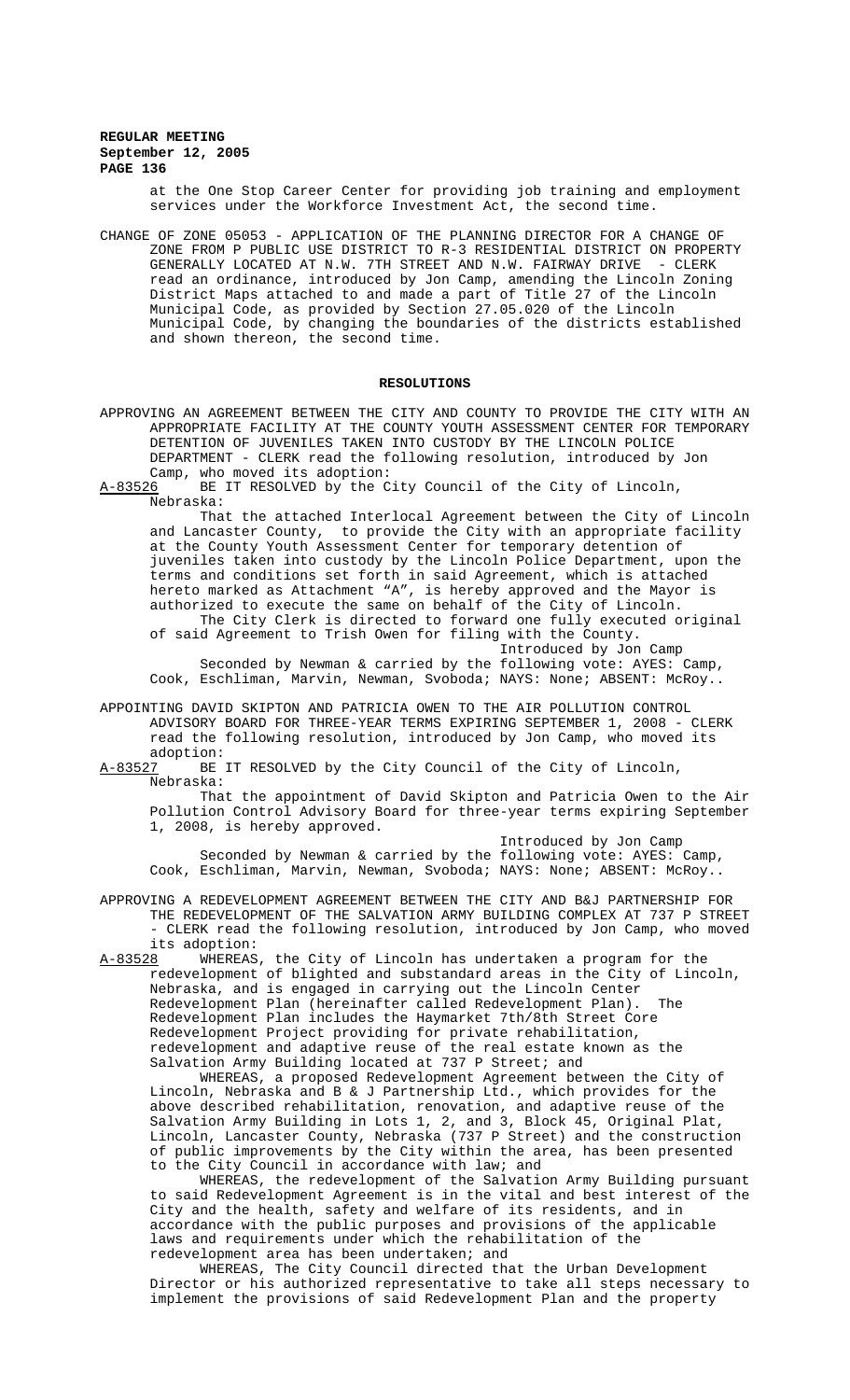involved in the rehabilitation is solely owned by B & J Partnership Ltd. such that no site acquisition is required; and

WHEREAS, B & J Partnership Ltd. and the City have negotiated and in furtherance of the Redevelopment Plan are desirous of entering into the attached "Salvation Army Building Redevelopment Agreement."

NOW, THEREFORE, BE IT RESOLVED by the City Council of the City of Lincoln, Nebraska and considering: (a) the tax shifts from the use of Community Improvement Financing as authorized in § 18-2147; (b) the community's public service needs impacts and local tax impacts arising from the approval of the project; (c) impacts on employers and employees of firms locating or expanding within the boundaries of the project area; (d) impacts on other employers and employees in the City and immediate area outside the project area; and (e) other impacts the City Council hereby determines to be relevant to the consideration of costs and benefits arising from the redevelopment project:

1. That the attached Salvation Army Building Redevelopment Agreement between the City of Lincoln and B & J Partnership Ltd. for the rehabilitation and redevelopment of the Salvation Army Building (727 P Street), in accordance with the terms and conditions contained in said Agreement, is hereby approved and the Mayor is authorized to execute the same on behalf of the City of Lincoln.

2. The City Clerk is directed to return one fully executed copy of the Agreement to B & J Partnership Ltd. and one copy to the Urban Development Department.

BE IT FURTHER RESOLVED that the Mayor is authorized to execute such other documents, agreements, or amendments to the above referenced Redevelopment Agreement as may be necessary to effectuate the purposes and intent thereof.

Introduced by Jon Camp

Seconded by Newman & carried by the following vote: AYES: Camp, Cook, Eschliman, Marvin, Newman, Svoboda; NAYS: None; ABSENT: McRoy..

SETTING THE HEARING DATE OF MONDAY, SEPTEMBER 19, 2005 AT 1:30 P.M. FOR THE APP. OF U.N.C.R., INC. DBA UNCLE RON'S FOR A CLASS "C" LIQUOR LICENSE AT 340 W. CORNHUSKER HIGHWAY - CLERK read the following resolution, introduced by Jonathan Cook, who moved its adoption:<br>A-83529 BE IT RESOLVED by the City Council, of the City

BE IT RESOLVED by the City Council, of the City of Lincoln, that a hearing date is hereby set for Mon., September 19, 2005 at 1:30 p.m. or as soon thereafter as possible in the City Council Chambers, County-City Building, 555 S. 10<sup>th</sup> St., Lincoln, NE, for Application of U.N.C.R., Inc. Dba Uncle Ron's for a Class "C" liquor license at 340 W. Cornhusker Highway.

If the Police Dept. is unable to complete the investigation by said time, a new hearing date will be set.

Introduced by Jonathan Cook Seconded by Marvin & carried by the following vote: AYES: Camp, Cook, Eschliman, Marvin, Newman, Svoboda; NAYS: None; ABSENT: McRoy..

SETTING THE HEARING DATE OF MONDAY, SEPTEMBER 19, 2005 AT 1:30 P.M. FOR THE APP. OF KATCH, LLC DBA LUCKIE'S LOUNGE FOR AN ADDITION OF AN OUTDOOR BEER GARDEN AT 1101 W. BOND - CLERK read the following resolution, introduced by Jonathan Cook, who moved its adoption:<br>A-83530 BE IT RESOLVED by the City Council, of the City

BE IT RESOLVED by the City Council, of the City of Lincoln, that a hearing date is hereby set for Mon., September 19, 2005 at 1:30 p.m. or as soon thereafter as possible in the City Council Chambers, County-City Building, 555 S. 10<sup>th</sup> St., Lincoln, NE, for Application of Katch, LLC dba Luckie's Lounge for an addition to outdoor premises of beer garden at 1101 W. Bond Street.

If the Police Dept. is unable to complete the investigation by said time, a new hearing date will be set.

Introduced by Jonathan Cook Seconded by Marvin & carried by the following vote: AYES: Camp, Cook, Eschliman, Marvin, Newman, Svoboda; NAYS: None; ABSENT: McRoy..

SETTING THE HEARING DATE OF MONDAY, SEPTEMBER 26, 2005 AT 5:30 P.M. FOR THE APP. OF ALLEY, INC. DBA THE ALLEY FOR A LIQUOR CATERING LICENSE AT 1031 M STREET - CLERK read the following resolution, introduced by Jonathan Cook, who moved its adoption:<br>A-83531 BE IT RESOLVED by the C

BE IT RESOLVED by the City Council, of the City of Lincoln, that a hearing date is hereby set for Mon., September 26, 2005 at 5:30 p.m. or as soon thereafter as possible in the City Council Chambers, County-City Building, 555 S. 10<sup>th</sup> St., Lincoln, NE, for Application of Alley, Inc. Dba The Alley for a liquor catering license at 1031 M Street. If the Police Dept. is unable to complete the investigation by

said time, a new hearing date will be set.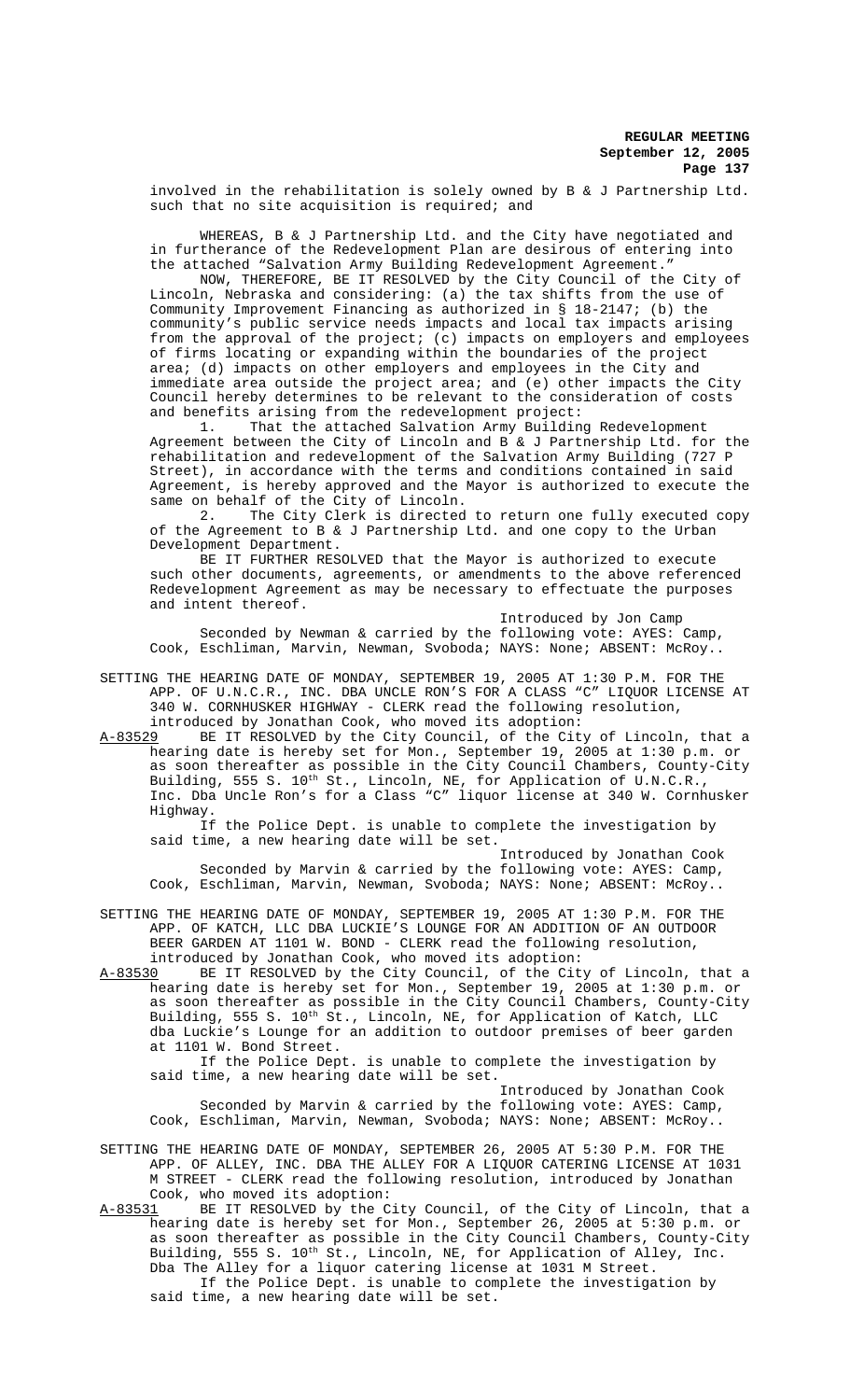> Introduced by Jonathan Cook Seconded by Marvin & carried by the following vote: AYES: Camp, Cook, Eschliman, Marvin, Newman, Svoboda; NAYS: None; ABSENT: McRoy..

SETTING THE HEARING DATE OF MONDAY, SEPTEMBER 26, 2005 AT 5:30 P.M. FOR THE APP. OF MCMORE, INC. DBA SPORTSCASTERS BAR & GRILL FOR AN ADDITION OF A SIDEWALK CAFÉ AT 3048 N.  $70^{TH}$  STREET - CLERK read the following resolution, introduced by Jonathan Cook, who moved its adoption:<br>A-83532 BE IT RESOLVED by the City Council, of the City of Lincoln

BE IT RESOLVED by the City Council, of the City of Lincoln, that a hearing dat is hereby set for Mon., September 26, 2005 at 5:30 p.m. or as soon thereafter as possible in the City Council Chambers, County-City Building, 555 S. 10<sup>th</sup> St., Lincoln, NE, for Application of McMore, Inc. dba Sportscasters Bar & Grill for an addition of a sidewalk café at 3048 N. 70<sup>th</sup> Street.

Introduced by Jonathan Cook Seconded by Marvin & carried by the following vote: AYES: Camp, Cook, Eschliman, Marvin, Newman, Svoboda; NAYS: None; ABSENT: McRoy..

## **PETITIONS AND COMMUNICATIONS**

**THE FOLLOWING HAVE BEEN REFERRED TO THE PLANNING DEPT.:**

Change of Zone 05060 - App. of David Lewon for a change from P to R-2 on property located at N. 33rd Street and Doane Street. Special Permit 05036 - App. of Gas 'N Shop dba Tobacco Shack #67 to sell alcoholic beverages for consumption off the premises on property located at 6240 Havelock Avenue. Special Permit 05044 - App. of El Rincon, LLC to sell alcoholic beverages for consumption on premises on property located at 2700 Jamie Lane.

### **REPORTS OF CITY OFFICERS**

CLERK'S LETTER AND MAYOR'S APPROVAL OF ORDINANCES AND RESOLUTIONS PASSED BY THE CITY COUNCIL ON AUGUST 29, 2005 - CLERK presented said report which was placed on file in the Office of the City Clerk.

APPROVING THE DISTRIBUTION OF FUNDS REPRESENTING INTEREST EARNINGS ON SHORT-TERM INVESTMENTS OF IDLE FUNDS DURING THE MONTH ENDED JULY 31, 2005 CLERK read the following resolution, introduced by Jonathan Cook, who moved its adoption:<br>A-83533 BE IT RESOLVE

BE IT RESOLVED by the City Council of the City of Lincoln, Nebraska:

That during the month ended July 31, 2005, \$468,726.13 was earned from the investments of "IDLE FUNDS". The same is hereby distributed to the various funds on a pro-rata basis using the balance of each fund and allocating a portion of the interest on the ratio that such balance bears to the total of all fund balances.

Introduced by Jonathan Cook Seconded by Marvin & carried by the following vote: AYES: Camp, Cook, Eschliman, Marvin, Newman, Svoboda; NAYS: None; ABSENT: McRoy..

- LINCOLN WATER & WASTEWATER SYSTEM RECAPITULATION OF DAILY CASH RECEIPTS FOR AUGUST, 2005 - CLERK presented said report which was placed on file in the Office of the City Clerk. **(8-71)**
- REPORT FROM CITY TREASURER OF FRANCHISE TAX FOR THE MONTH OF JULY, 2005 FROM AQUILA - CLERK presented said report which was placed on file in the Office of the City Clerk. **(16-1)**
- REPORT FROM CITY TREASURER OF 911 SURCHARGE FEES FOR THE MONTHS OCT., 2004 TO JUNE, 2005 - CLERK presented said report which was placed on file in the Office of the City Clerk. **(20-02)**
- REPORT FROM CITY TREASURER FOR TELECOMMUNICATIONS OCCUPATION TAX FOR THE MONTH OF APR.-JUNE, 2005: FAST PHONES, BUSINESS TELECOM, ENHANCED COMM., AMERICAN FARM BUREAU, TELENATIONAL, MATRIX; MAY, 2005: NORSTAN NETWORK, OCMC; JUNE, 2005: NORSTAN NETWORK, 360NETWORKS, STAR NUMBER, BUSINESS PROD. SOLUTIONS, VIRGIN MOBILE USA, TELECORP, AIR CELL, NETIFICE, ONSTAR, VERIZON SELECT, PNG, OPEX, QWEST, WHO'S CALLING, VOICECOM, KDDI AMERICA, T-NETIX, QUANTUM SHIFT, IBM GLOBAL, IDT, PRIMUS, TRANS NAT'L., UCN, CIII, GLOBAL CROSSING, COMTECH 21, MCLEOD USA, WORKING ASSETS, ACCESSLINE, ACN, ADVANCED TEL, BELLATLANTIC, INTELLICALL OPERATOR SERVICES, SHAFFER, XO COMM., TRACFONE WIRELESS, CINCINNATI BELL ANY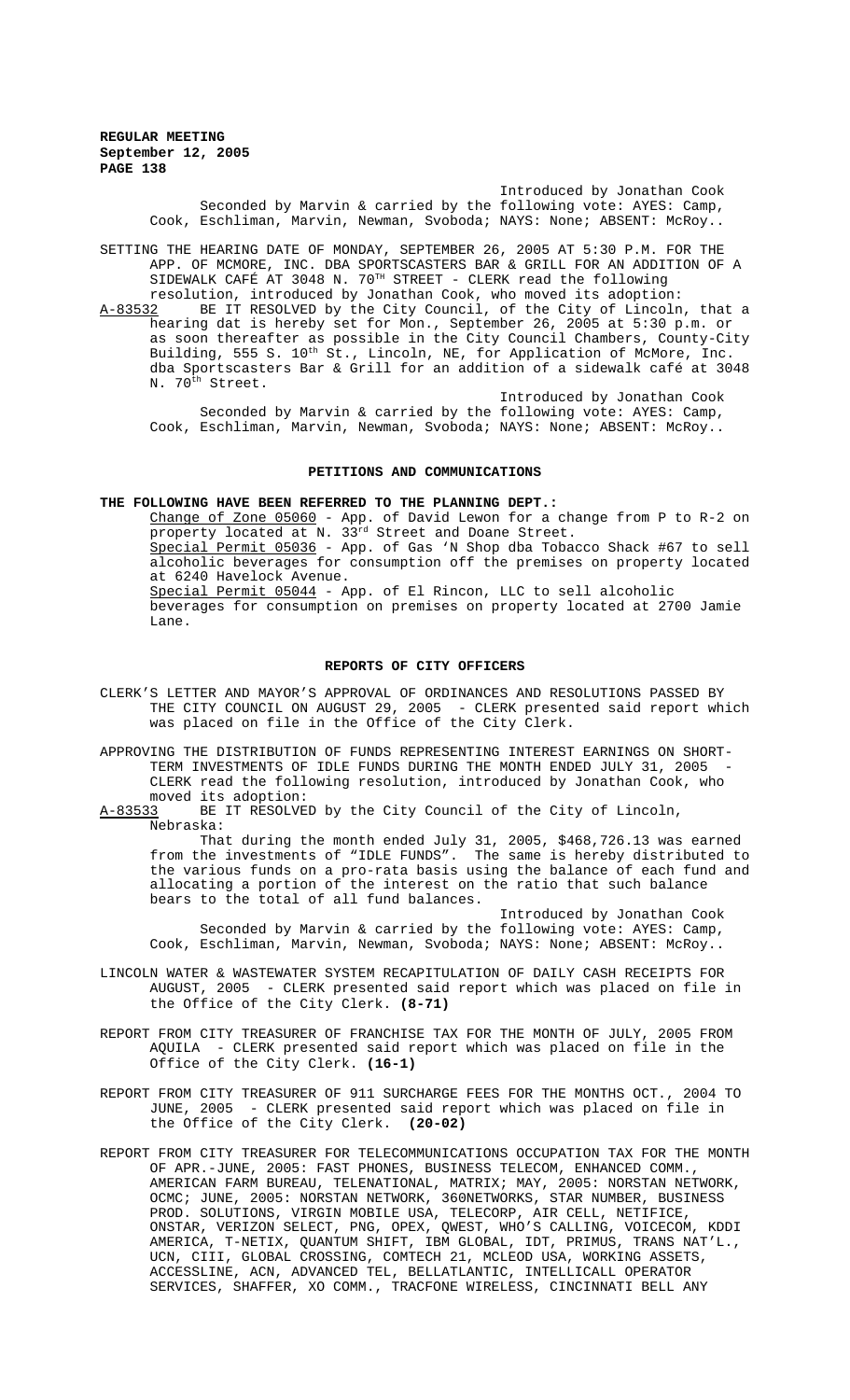DISTANCE, WINSTAR, NEXTEL WEST, GUARANTEED PHONE SERVICE, ALLTEL NEBRASKA, ALLTEL COMMUNICATIONS OF NEBRASKA, ALLTEL SYSTEMS OF THE MIDWEST, CELLULAR ONE, USCOC OF GREATER IOWA, CRICKET, AT&T OF MIDWEST, NW CINGULAR WIRELESS, NEBRASKA TECHNOLOGY & TELECOMM.; JULY 2005: D& D, NEXTEL, SPRINT SPECTRUM, SPRINT COMM., GUARANTEED PHONE SERVICE, NEXTEL WEST, 360NETWORKS(USA), SBC LONG DISTANCE, ACCERIS, GTC, TRI-M, ZONE TELECOM, NOS COMM., LDMI, GLOBALCOM, LIGHTYEAR, AFFINITY NETWORK, EXCEL, NOSVA LTD, VARTEC, NETWORK BILLING SYSTEMS, ATS MOBILE - CLERK presented said report which was placed on file in the Office of the City Clerk. **(20)**

### ORDINANCES -  $1^{ST}$  READING & RESOLUTIONS

- APPROVING A LEASE AGREEMENT BETWEEN THE CITY AND THE 3 AMIGOS PROPERTIES FOR A LEASE OF SPACE FOR A THREE-YEAR TERM FOR USE BY THE LINCOLN POLICE DEPARTMENT - CLERK read an ordinance, introduced by Jonathan Cook, accepting and approving a Lease Agreement between The 3 Amigos Properties, LLC and the City of Lincoln for a lease of space for a term of November 1, 2005 through October 31, 2008, for use by the Lincoln Police Department, the first time.
- CHANGE OF ZONE 05049 APPLICATION OF ASPEN FOR A CHANGE OF ZONE FROM O-3 OFFICE PARK DISTRICT TO B-2 PLANNED NEIGHBORHOOD BUSINESS DISTRICT ON PROPERTY GENERALLY LOCATED AT RED ROCK LANE AND S. 56TH STREET. (RELATED ITEMS: 05-137, 05-138) (ACTION DATE: 9/26/05) - CLERK read an ordinance, introduced by Jonathan Cook, amending the Lincoln Zoning District Maps attached to and made a part of Title 27 of the Lincoln Municipal Code, as provided by Section 27.05.020 of the Lincoln Municipal Code, by changing the boundaries of the districts established and shown thereon, the first time.
- USE PERMIT 97A APPLICATION OF ASPEN TO AMEND THE USE PERMIT TO CHANGE THE LAND USE TABLE AND REQUEST A WAIVER TO THE FRONT YARD SETBACK ON PROPERTY GENERALLY LOCATED AT RED ROCK LANE AND S. 56TH STREET. (RELATED ITEMS: 05-137, 05-138) (ACTION DATE: 9/26/05) - CLERK read an ordinance, introduced by Jonathan Cook, whereas William Krein has submitted an application in accordance with Sections 27.31.100 and 27.27.080 of the Lincoln Municipal Code designated as Use Permit No. 97A for authority to amend the use permit to develop 104,000 square feet of commercial space, with a requested waiver of the required front yard setback along S. 56<sup>th</sup> Street from 50 feet to 40 feet and along Red Rock Lane from 50 feet to 20 feet, on property generally located at S. 56<sup>th</sup> Street and Pine Lake Road, the first time.
- CHANGE OF ZONE 05056 APPLICATION OF ROGER AND CAROL WILLIAMS, MARVIN WILLIAMS, VELDA WILLIAMS, AND VERNON WILLIAMS FOR A CHANGE OF ZONE FROM AG AGRICULTURAL DISTRICT TO AGR AGRICULTURAL RESIDENTIAL DISTRICT ON PROPERTY GENERALLY LOCATED AT S.W. 12TH STREET AND W. DENTON ROAD - CLERK read an ordinance, introduced by Jonathan Cook, amending the Lincoln Zoning District Maps attached to and made a part of Title 27 of the Lincoln Municipal Code, as provided by Section 27.05.020 of the Lincoln Municipal Code, by changing the boundaries of the districts established and shown thereon, the first time.
- CHANGE OF ZONE 05059 APPLICATION OF MOLEX, INC. FOR A CHANGE OF ZONE FROM H- HIGHWAY COMMERCIAL DISTRICT AND I-2 INDUSTRIAL PARK DISTRICT TO I-1 INDUSTRIAL DISTRICT, ON PROPERTY GENERALLY LOCATED AT N.W. 12TH STREET AND WEST BOND CIRCLE - CLERK read an ordinance, introduced by Jonathan Cook, amending the Lincoln Zoning District Maps attached to and made a part of Title 27 of the Lincoln Municipal Code, as provided by Section part of fitte 27 of the Lincoln Municipal Code, by changing the boundaries of the districts established and shown thereon, the first time.

## ORDINANCES - 3<sup>RD</sup> READING & RESOLUTIONS

COZ 05004 - APPLICATION OF REALTY TRUST GROUP, INC. FOR A CHANGE OF ZONE FROM AG AGRICULTURAL DISTRICT TO R-3 RESIDENTIAL DISTRICT ON PROPERTY GENERALLY LOCATED AT SOUTH 84TH STREET AND OLD CHENEY ROAD; DESIGNATING SAID PROPERTY AS A PLANNED UNIT DEVELOPMENT; AND FOR APPROVAL OF A DEVELOPMENT PLAN FOR 28 MULTI-FAMILY UNITS AND 22,000 SQUARE FEET OF COMMERCIAL/RETAIL FLOOR AREA IN THE UNDERLYING R-3 RESIDENTIAL DISTRICT WITH REQUESTED WAIVERS OF THE REQUIRED PRELIMINARY PLAT PROCESS AND MODIFICATIONS TO THE ZONING ORDINANCE AND LAND SUBDIVISION ORDINANCE -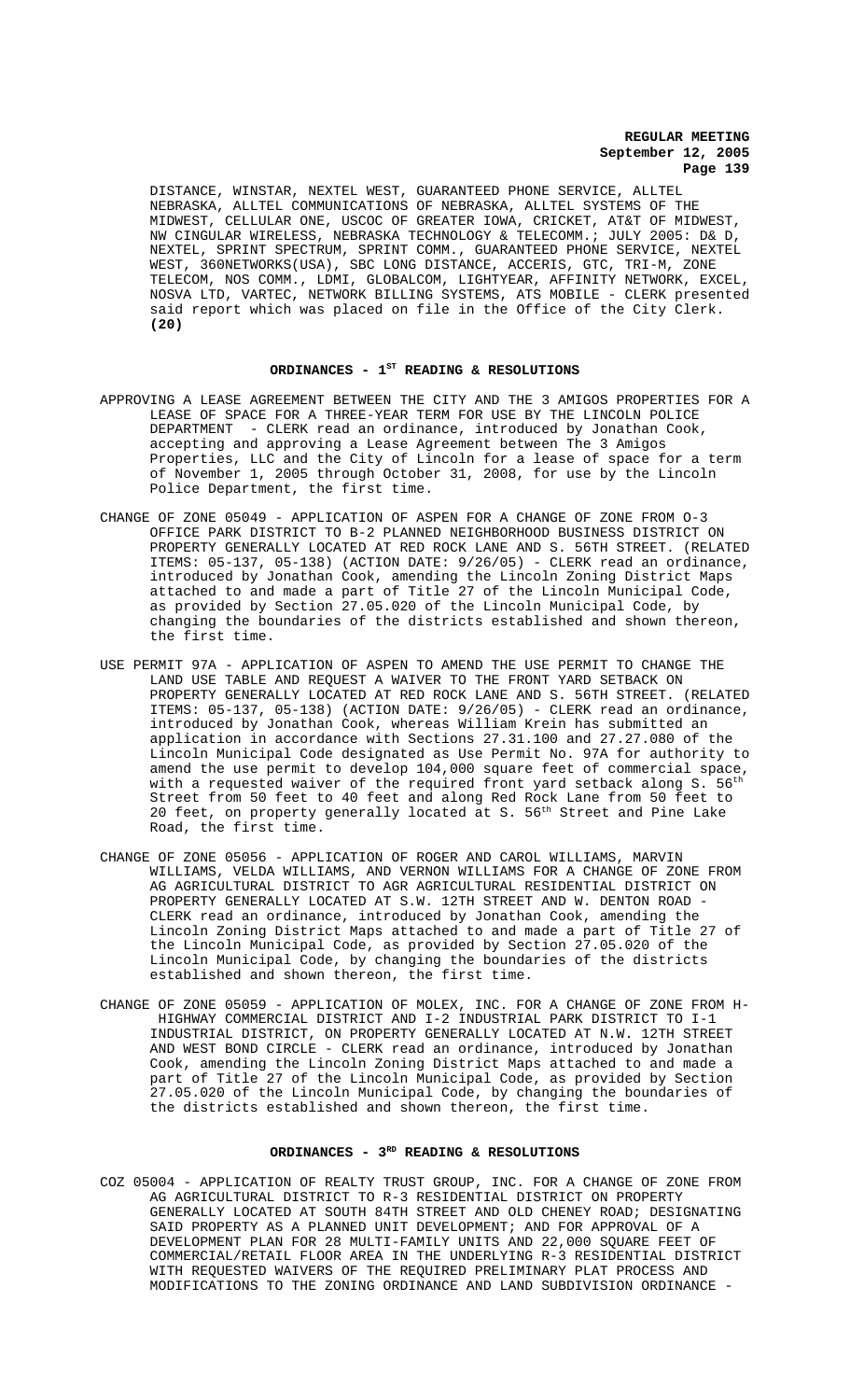PRIOR to reading: COOK Moved to delay action for one week to 9/19/05. Seconded by Marvin & carried by the following vote: AYES: Camp, Cook, Eschliman, Marvin, Newman, Svoboda; NAYS: None; ABSENT: McRoy.. CLERK Read an ordinance, introduced by Patte Newman, amending the City of Lincoln Zoning District Maps attached to and made a part of Title 27 of the Lincoln Municipal Code, changing he boundaries of the districts established and shown on said City of Lincoln Zoning District Maps as provided in Section 27.05.020 of the Lincoln Municipal Code and approving the designation of the area hereinafter described as a planned unit development, the third time. AUTHORIZING THE ISSUANCE OF NOT TO EXCEED \$150,000,000 CITY OF LINCOLN, NEBRASKA, LINCOLN ELECTRIC SYSTEM REVENUE BONDS. (REQUEST  $2^{ND}$  &  $3^{RD}$ READINGS ON 9/12/05) - PRIOR to reading: CAMP Moved to waive the rules to have 2<sup>nd</sup> and 3<sup>rd</sup> reading this date. Seconded by Newman & carried by the following vote: AYES: Camp, Cook, Eschliman, Marvin, Newman, Svoboda; NAYS: None; ABSENT: McRoy.. CAMP Moved to amend Bill No. 05-135 on page 3 by changing the typing error \$100,000,00 to \$150,000,000. Seconded by Newman & carried by the following vote: AYES: Camp, Cook, Eschliman, Marvin, Newman, Svoboda; NAYS: None; ABSENT: McRoy..

CLERK Read an ordinance as amended, introduced by Jon Camp, Fourth Series Ordinance adopted under and pursuant to Ordinance NO. 17879 passed July 23, 2001; Authorizing the issuance of Lincoln Electric System Revenue Bonds of the City of Lincoln, Nebraska in one or more series in an aggregate principal amount not to exceed \$150,000,000 fixing in part and providing for the fixing in part of the details of said bonds; providing for the sale of said bonds and the application of the proceeds of such sale; taking other action in connection with the foregoing; and declaring an emergency, the third time.

The ordinance, being numbered **#18609**, is recorded in Ordinance Book #25, Page

APPROVING AN AGREEMENT BETWEEN SPIRITS BY BECKMAN AND THE LINCOLN AREA AGENCY ON AGING/LIFE FOR THE LEASE OF OFFICE SPACE FOR A ONE-YEAR TERM IN SAUNDERS COUNTY, NEBRASKA, FOR THE OUTPOSTED COUNSELOR FOR THE LIFE OFFICE PROGRAM - CLERK read an ordinance, introduced by Patte Newman, accepting and approving a Lease Agreement between the City of Lincoln and Spirits by Beckman for the lease of office space by the Lincoln Area Agency on Aging/LIFE at 708 N. Chestnut, Wahoo, NE 68066 for the period of September 1, 2005 through August 31, 2006, the third time. NEWMAN Moved to pass the ordinance as read.

Seconded by Newman & carried by the following vote: AYES: Camp, Cook, Eschliman, Marvin, Newman, Svoboda; NAYS: None; ABSENT: McRoy.. The ordinance, being numbered **#18610**, is recorded in Ordinance Book #25, Page

#### **MISCELLANEOUS BUSINESS**

### **PENDING -**

CAMP Moved to extend the Pending List to September 19, 2005. Seconded by Cook & carried by the following vote: AYES: Camp, Cook, Eschliman, Marvin, Newman, Svoboda; NAYS: None; ABSENT: McRoy.

### **UPCOMING RESOLUTIONS -**

CAMP Moved to approve the resolutions to have Public Hearing on September 19, 2005. Seconded by Cook & carried by the following vote: AYES: Camp, Cook, Eschliman, Marvin, Newman, Svoboda; NAYS: None; ABSENT: McRoy.

# **ADJOURNMENT 4:45 P.M.**

CAMP Moved to adjourn the City Council meeting of September 12, 2005. Seconded by Cook & carried by the following vote: AYES: Camp, Cook, Eschliman, Marvin, Newman, Svoboda; NAYS: None; ABSENT: So ordered.